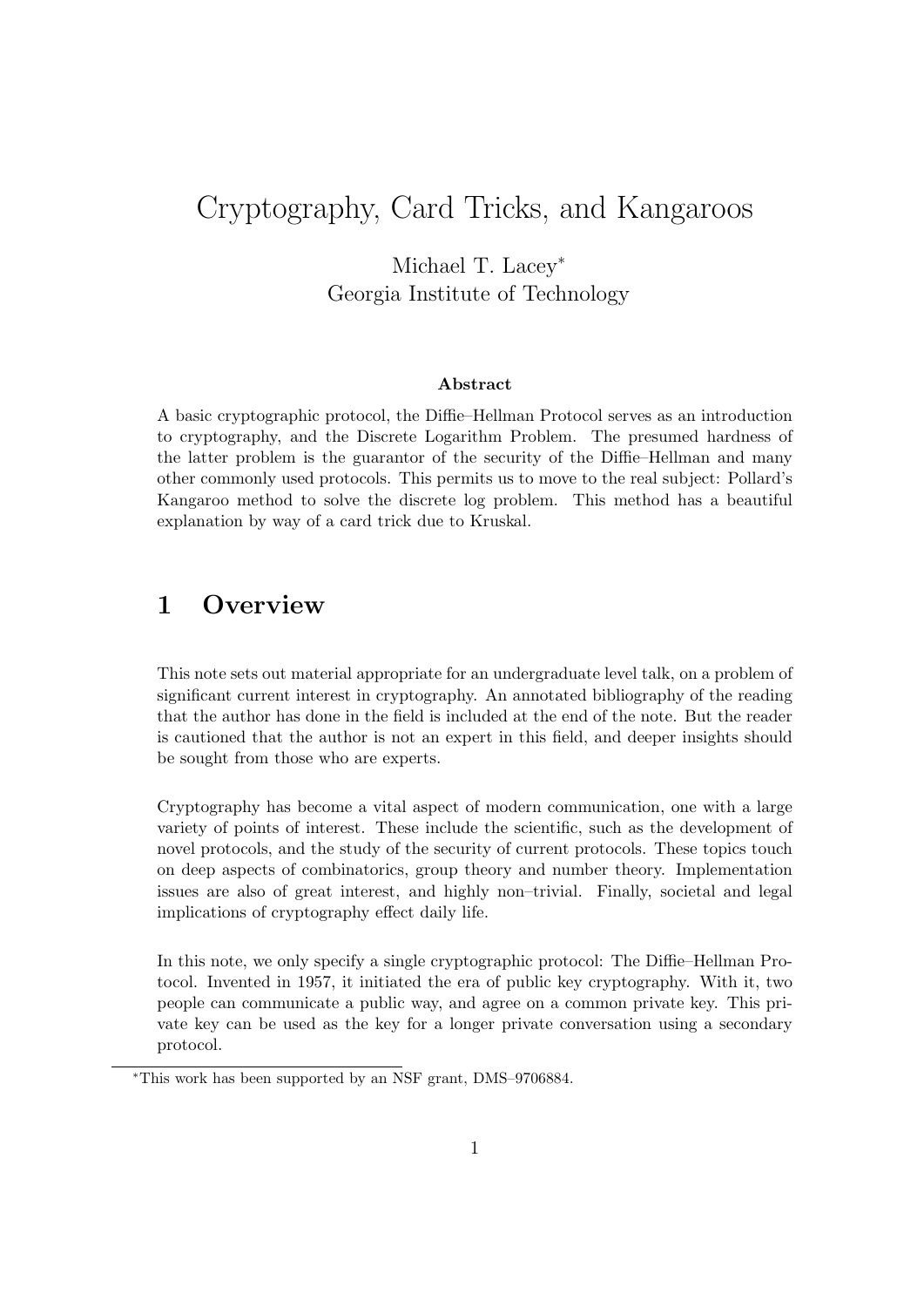The protocol is very simple, and as the patent on it expired in 1997, it is now commonly used in a wide variety of circumstances. For instance, the protocol can be used in a transparent way to secure cell phone conversations.

This protocol can be phrased in any cyclic group, a property shared by many cryptographic protocols. And the security of the protocol is not a fact, but experiential: Breaking it seems to be equivalent to the discrete logarithm problem, one that is widely believed to be hard.

And so, at that point, we will be at the threshold of an ingenious scheme to solve the discrete logarithm problem, the Kangaroo method of J.M. Pollard. This scheme is very nicely illustrated by a card trick. We describe the card trick. And then describe the Kangaroo method. It will solve the discrete log problem in time that is comparable to the square root of the size of the cyclic group.

So let us begin with the Diffie–Hellman protocol.

## 2 Diffie–Hellman Protocol

Alice and Bob are communicating over a public network, and want to agree on a private key: A piece of information known only to them. Here are the steps they take to do this.

0. Alice and Bob agree on an integer n and a choice of integer  $q \leq n$  with q and n relatively prime.

1. Alice selects a private, random x and calculates  $X = g^x \mod n$ . Alice sends X to Bob.

2. Bob takes the same steps. Bob selects a private, random y and calculates  $Y = b^y$ mod n. Bob sends Y to Alice.

3. Alice, receiving Y, computes  $k = Y^x \mod n$ .

4. Bob, receiving X, computes  $k = X^y \mod n$ .

At the end of the protocol, these pieces of information are public:  $n, q, X$ , and Y. It is most important to note that the private key  $k = g^{xy} = X^y = Y^x \mod n$ . That is, Alice and Bob have agreed on a common, private piece of information k.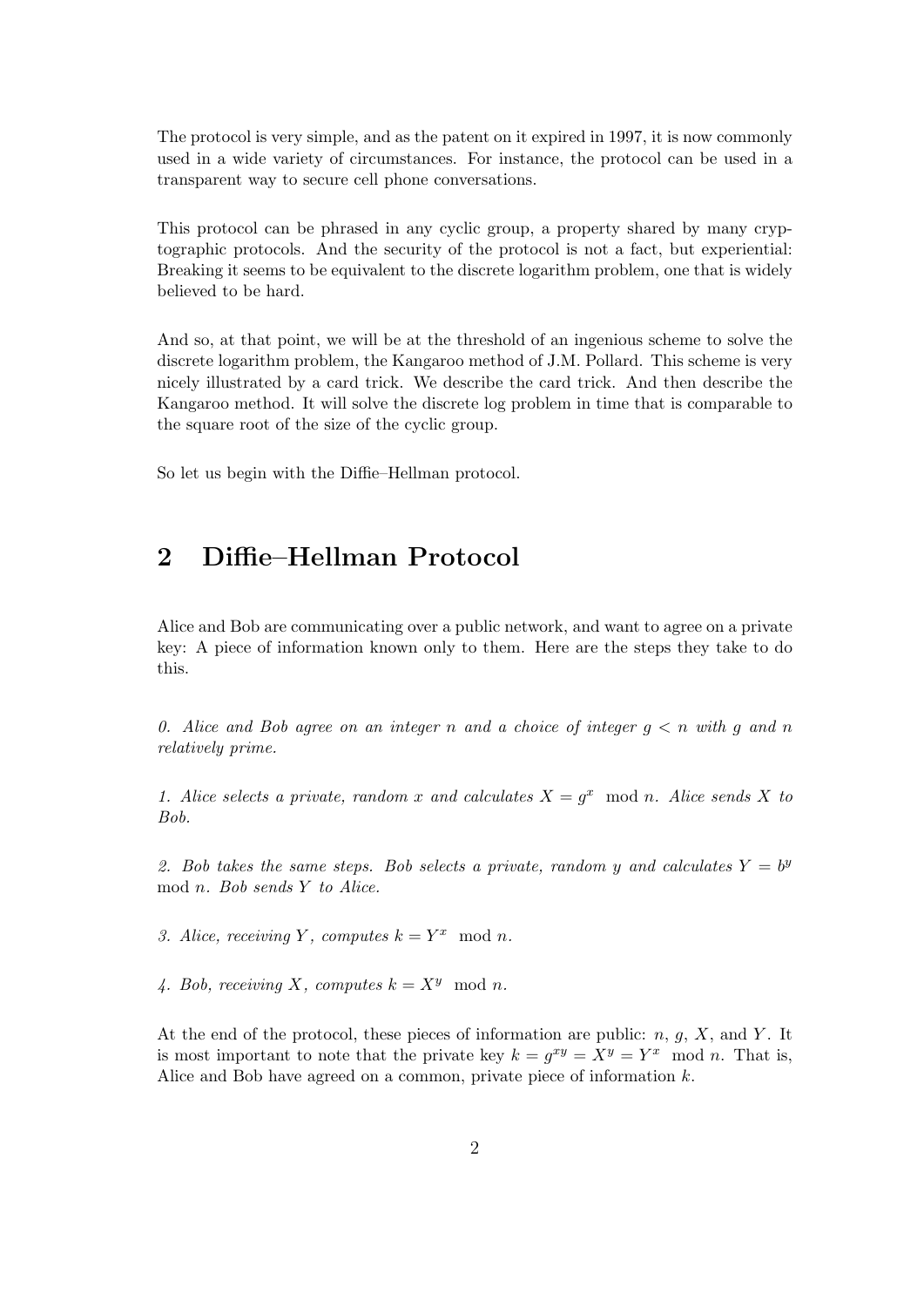In practice,  $k$  is then used to initiate a second pre–agreed encryption scheme, in order to secure a longer conversation.

What does it take to break the protocol? In practice, what this means is that a malicious person needs to discover x or y. That is, they need to solve for  $x$  in the equation

$$
g^x = X \mod n
$$

This is just one instance of the discrete logarithm problem.

We should hasten to mention that of course  $n$  should be large.  $q$  was chosen to be relatively prime to n so that it's powers generate a group in the integers mod n.  $q$ should have a large order. Namely, the least power p such that  $g^p = 1 \mod n$  should be large. There are instances in which the problem turns out to be easy. But the "typical" instances have empirically turned out to be hard problems to solve, in that they take substantial amounts of computational time or space to solve.

Looking at the protocol again, you see that the only thing that is required is that there be a notion of "exponentiation" and the protocol will work. The general mathematical framework that is required for this protocol is that of a cyclic group  $G$  with generator g. Such groups have elements  $\{1, g, g^2, \ldots, g^{n-1}\},$  where N is the number of elements in the group. The product of two elements is

$$
g^x g^y = g^{x+y} = g^{x+y \mod n}
$$

Note that the exponent addition works modulo  $n$ . And is otherwise just as you would expect.

Discrete Logarithm Problem. Given a cyclic group G with generator q and  $X \in G$ , find integer x such that  $g^x = X$ .

Below, we will argue that J.M. Pollard's Kangaroo method can solve this problem in below, we will argue<br>about  $\sqrt{\#G}$  steps.

## 3 Kruskal's Card Trick

This card trick is due to Kruskal. Each card in a full deck of cards will have a numerical value, the face value if it is a number card, the value 1 for Aces and face cards King, Queen and Jack receive the value 5.

Turn the first card face up. It's value is the size of the first jump. Turn over that many cards, noting the last card turned up. It is the first landing place and it's value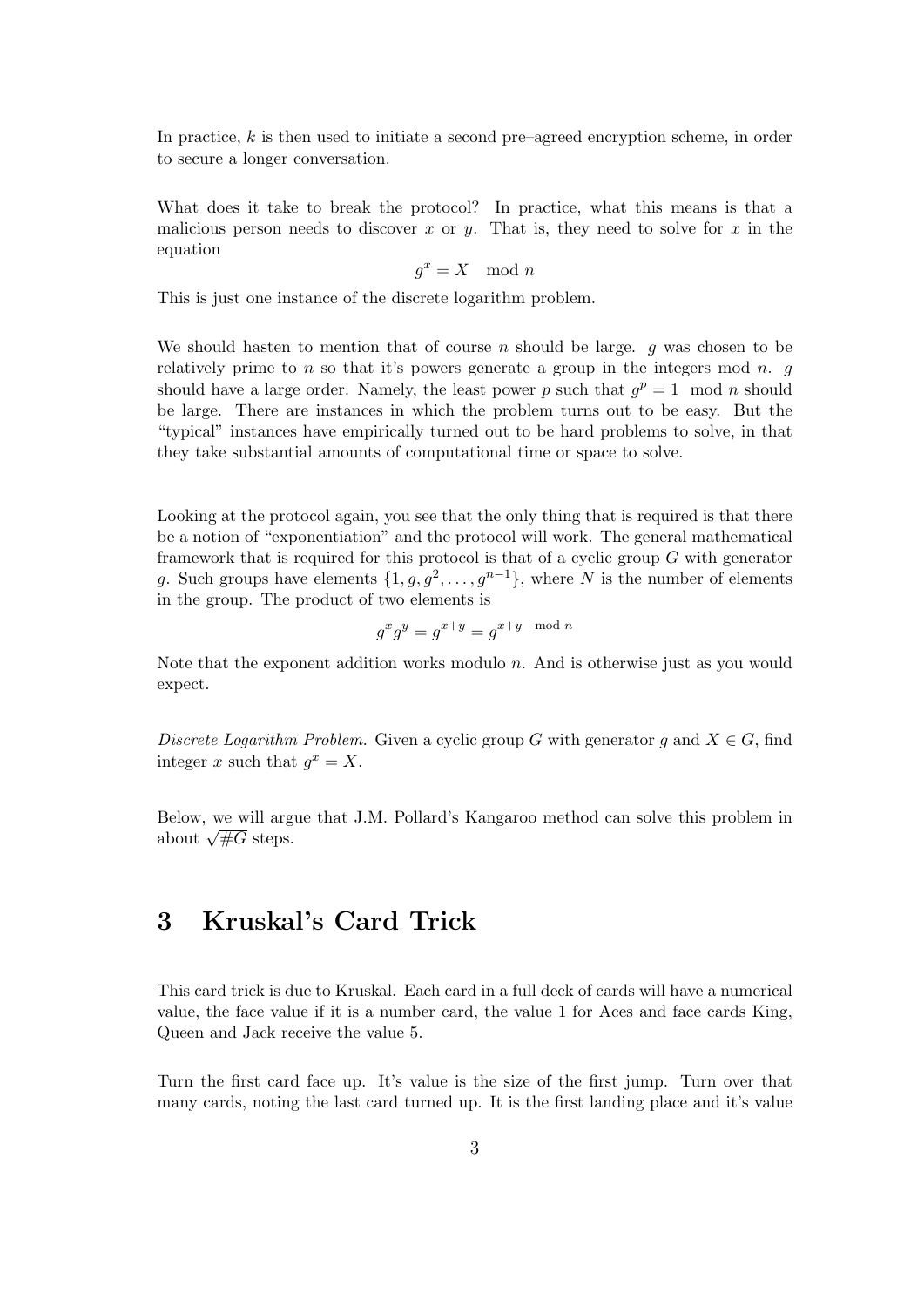is the size of the second jump. Repeat this process until the whole deck is turned over, noting the last landing place in the deck.

After a short period of contemplation, mark the last jump. Then ask a friend to pick a number from 1 to 10. Use that number as the size of the first jump on a second sequence of jumps through the deck of cards. If you are lucky, the sequence of jumps will end at the marked card.

The trick does not always work! It rather succeeds about 5 times out of 6. We shall see why it succeeds in the next section.

#### 4 The Kangaroo Method of J.M. Pollard

We are given a cyclic group G, and elements  $g, X \in G$ . g is a generator of the group, and we wish to solve  $g^x = X$  for integer x.

We shall do so, by observing the sequence of jumps of two kangaroos, a "wild" and a "tame" one, through the group G. Set up hash<sup>1</sup> function  $h : G \to J \subset \mathbb{N}$ , where J is a set of jump sizes. It is appropriate to take  $J$  to be a set of "baby" jumps and "giant" jumps, thus  $J = \{1, 2, 4, 8, 16, \ldots, 2^{j}\}\.$  The maximal jump size should be much smaller  $_{\rm 30mmps,~cmus}^{\rm 50mmps,~cmus}$ 

We start the "tame" kangaroo at a known value, say  $a_0 = g$ . It's first jump size is  $h(a_0)$ , so it lands at  $a_1 = a_0 g^{h(a_0)}$ . Inductively continue the tame kangaroo as

$$
a_{m+1} = a_m g^{h(a_m)}
$$

It is most important to observe that at the mth jump, the tame kangaroo is a known power of g! That is  $a_m = g^{A(m)}$ , where  $A(m)$  is known. We let this kangaroo jump about  $c\sqrt{\#G}$  times.

We start the "wild" kangaroo at X. Thus,  $b_0 = X$ . It then jumps just as above, so that

$$
b_{n+1} = b_n g^{h(b_n)}
$$

At the *n*th step, *b* is a known power of *g* times *X*. Thus,  $b_n = Xg^{B(n)}$ .

Therefore, if at any stage the wild kangaroo lands at one of the sites visited by the tame kangaroo, we would have the equation

$$
g^{A(m)} = Xg^{B(n)}, \qquad \text{for some } m, n
$$

<sup>&</sup>lt;sup>1</sup>In computer science, a "hash" function is any function which assigns numerical values to it's argument. For instance, each character on the key board has an ASCII numerical value as it's hash.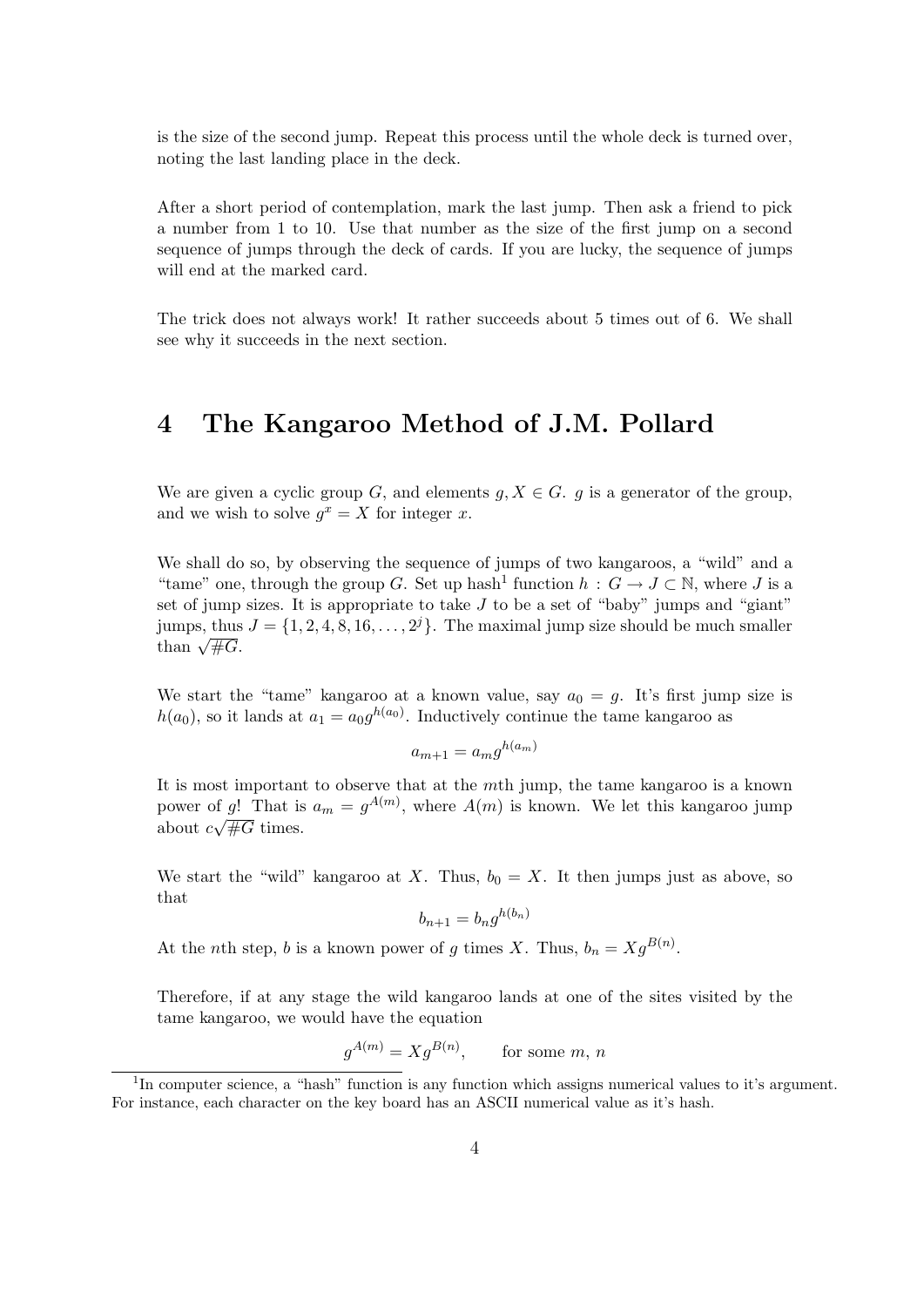Everything in this equation is then known, except for  $X$ . We have solved the Discrete Logarithm Problem.

We should argue that we solve the problem in about  $c$ √  $\overline{\#G}$  steps. Assuming that the tame kangaroo has jumped this many times, at any of the wild kangaroo's jumps, it has chance of about  $c/\sqrt{\#G}$  to land on the a site visited by the tame kangaroo. If the jumps were statistically independent at each stage, we can easily estimate the chance fully that the wild kangaroo takes  $\sqrt{\#G}$  steps and at each step misses the tame kangaroo takes  $\sqrt{\#G}$  steps and at each step misses the tame kangaroo sites. It is √

$$
(1 - c/\sqrt{\#G})^{\sqrt{\#G}} \simeq e^{-c}
$$

If c is big (but very small compared to  $#G!$ ) we are quite likely to have solved<sup>2</sup> the problem.

Comparing this to the card trick we see that the first sequence of jumps through the deck of cards is that of the tame kangaroo. The average jump size is 5, so that the tame kangaroo visits about 10 sites in the deck. The wild kangaroo begins with the selection of jump size by a friend. We see that indeed it fairly probable that the two kangaroos will visit a common site, and thus finish at the marked card

#### 5 Further Remarks, Annotated Bibliography

Cryptography, it's protocols and security, require sophisticated mathematics! Some references are: First, a recent undergraduate text by Crandall and Pommerance is:

R. Crandall and C. Pommerance, Prime Numbers: A Computational Perspective. Springer–Verlag.

This book is highly recommended. Richard Crandall has served as chief scientific officer for both Next and Apple computers. His knowledge of algorithmic aspects of numerical methods is quite extensive. Carl Pommerance is a gifted number theorist, and developer of one of the powerful modern methods of factoring integers. He currently works for Lucent. Both are skilled authors. This text is quite sophisticated, accessible and readable.

<sup>2</sup>After I gave this talk at the University of Arkansas, Rajit Chatterjea, an EE major, rightfully points out that this argument is not a proof that the algorithm solves the problem, but only a heuristic argument. In fact, a not too convincing heuristic. I couldn't agree more! But remember that the search space to solve the problem is huge! A common feature of algorithms that search such big spaces is a probabilistic aspect. While the heuristics to analyze such algorithms is not exact, experience has shown that the arguments work quite well. Finally, one can make a much better analysis of this algorithm. See the paper of D.J. Pollard referenced below.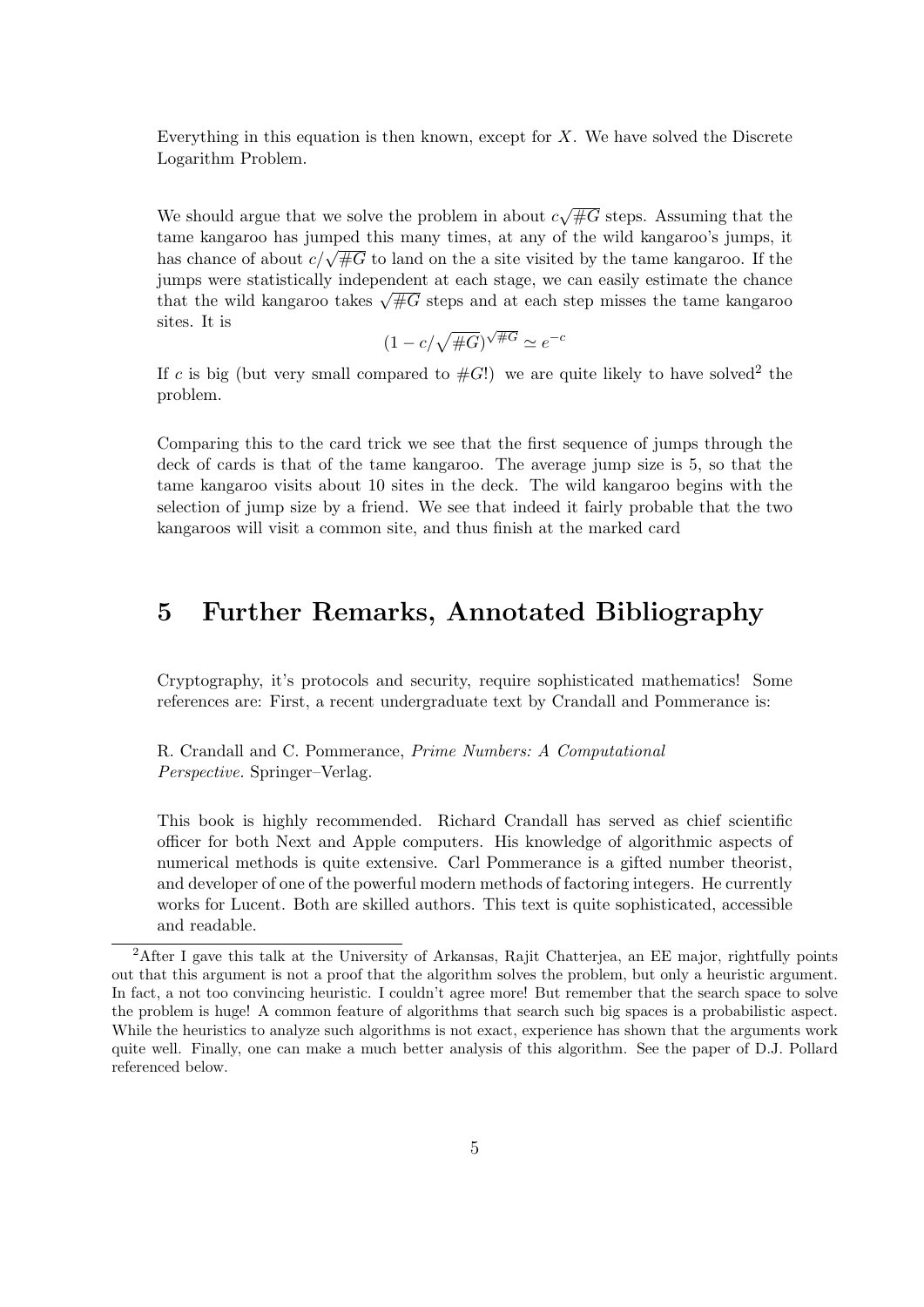Two other well known books are by Neal Kobolitz, one of the first to understand the applications of elliptic curves to cryptography. And at this point, elliptic curves provide the most secure protocols around.

N. Kobolitz. A Course in Number Theory and Cryptography, Graduate Texts in Math. No. 114, Springer-Verlag, New York, 1987. Second edition, 1994. N. Kobolitz.Algebraic Aspects of Cryptography Algorithms and Computation in Mathematics Vol. 3, Springer-Verlag, New York, 1998.

There is also a vast amount of literature devoted more to the development of algorithms which implement cryptographic protocols. This literature should be consulted by any serious student in the subject. But the author doesn't have any solid recommendations myself on a book to consult. (Remember the author is not an expert!)

The card trick by Kruskal is described in an article by Martin Gardner. Everything that he has written comes with high recommendations.

M. Gardner. Mathematical games, Scientific American Feb. 1978, pp. 19—32.

J.M. Pollard has a more detailed study of the card trick in the first article below. The next two are articles of his devoted to the Kangaroo method.

J.M. Pollard, Kruskal's Card Trick, Math. Gaz. 84 (July 2000) 46—49.

J.M. Pollard, Monte Carlo methods for index computation (mod p), Math. Comp. 32 (1978) 918—924.

J.M. Pollard, Kangaroos, Monopoly and Discrete Logarithms. J. Cryptology 13 (2000) 437—447.

The reader who is new to the subject might rightfully object that our argument that The reader who is new to the subject might rightfully object that our argument that the Discrete Log Problem can be solved in  $\sqrt{\#G}$  steps was probabilistic. There is no guarantee the algorithm stops in that many steps. Indeed, it is so. A feature of this problem is that the search space is huge. In typical applications, the order of the group can be 21028. Probabilistic methods are frequently employed in such problems as a way of specializing to the "typical" case of the problem.

Computational aspects of the Kangaroo methods are dictated by the issues of time and space. Time is controlled by the number of computations needed to solve a problem, and space is dictated by the amount of memory needed to carry out the computations.

Remarkably, the Kangaroo method can be implemented in ways that require only A constant amount of space, and in time that is given by  $\sqrt{\#G}/P$  where P is the